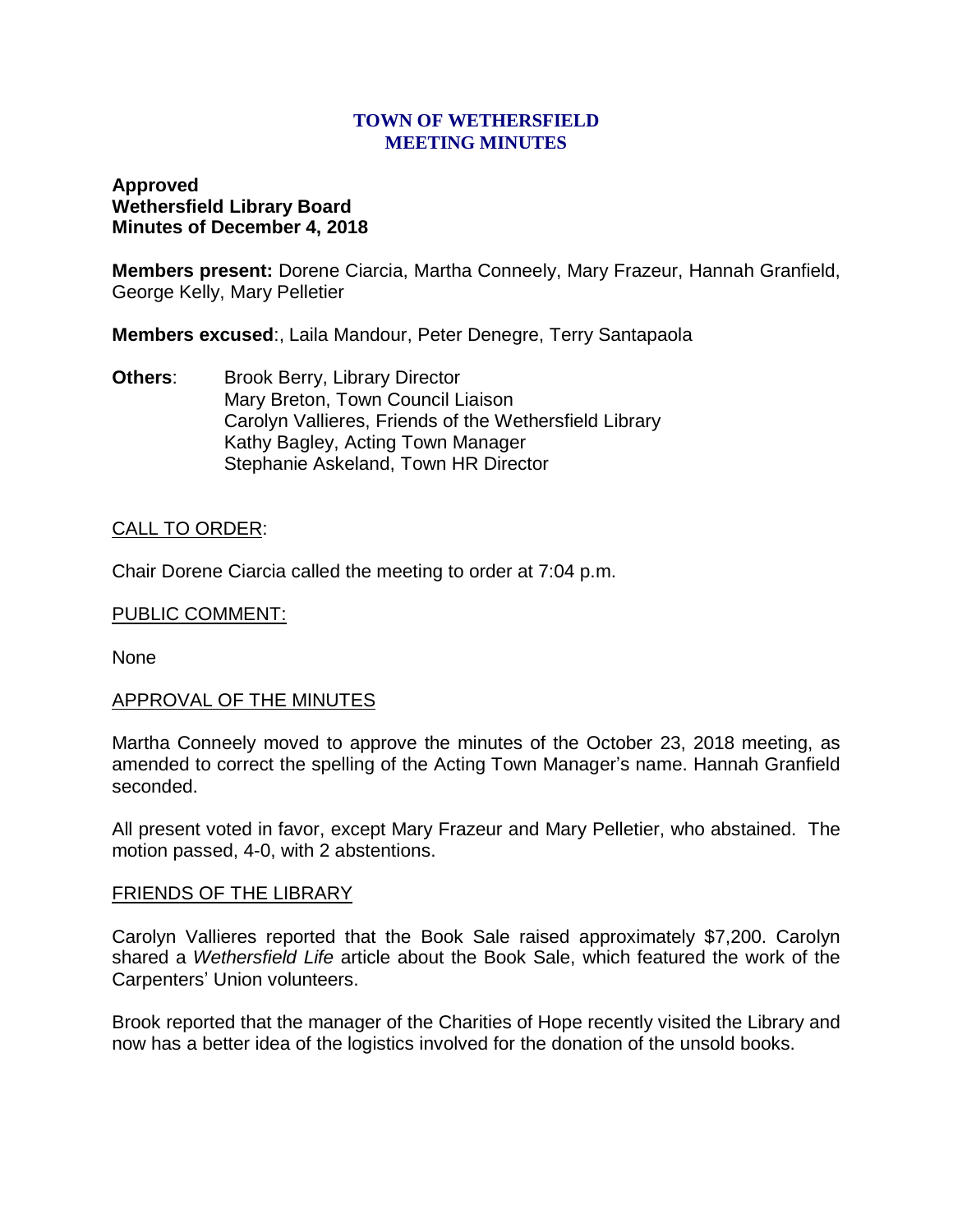Town Of Wethersfield Meeting Minutes Page 2

## TOWN COUNCIL REPORT

Mary Breton reported that at a recent Council meeting, Chief Cetran provided information on recent criminal activity, and the MDC made a presentation on its budget.

## EXECUTIVE SESSION

Mary Pelletier moved to go into executive session to discuss union negotiations, and to invite Brook Berry, Kathy Bagley, and Stephanie Askeland into the executive session. Martha Conneely seconded.

All present voted in favor. The motion passed, 6-0.

The Board went into executive session at 7:15 p.m. and came out of executive session at 7:24 p.m.

## RECOMMENDED APPROVAL OF UNION CONTRACTS

Martha Conneely moved to recommend that the Town Council approve the two contracts recently negotiated with the two unions representing Library employees. Hannah Granfield seconded.

All present voted in favor. The motion passed, 6-0.

### LIBRARY BOARD CHAIRMAN'S REPORT

Dorene commented that the 235<sup>th</sup> Birthday celebration was very successful.

The Finance Committee will meet December 17 at 6:00 p.m.

### LIBRARY DIRECTOR'S REPORT

Brook thanked the Board for its participation in the Birthday celebration, and again recognized the contributions of the Library staff in marking the event.

The recent program on genealogy was very well-attended. There will probably be a followup session. Another big draw was the talk by Wethersfield's Diane Shovak on her new book, *Deceit*.

Brook also highlighted a number of programs for children and teens, many with seasonal themes.